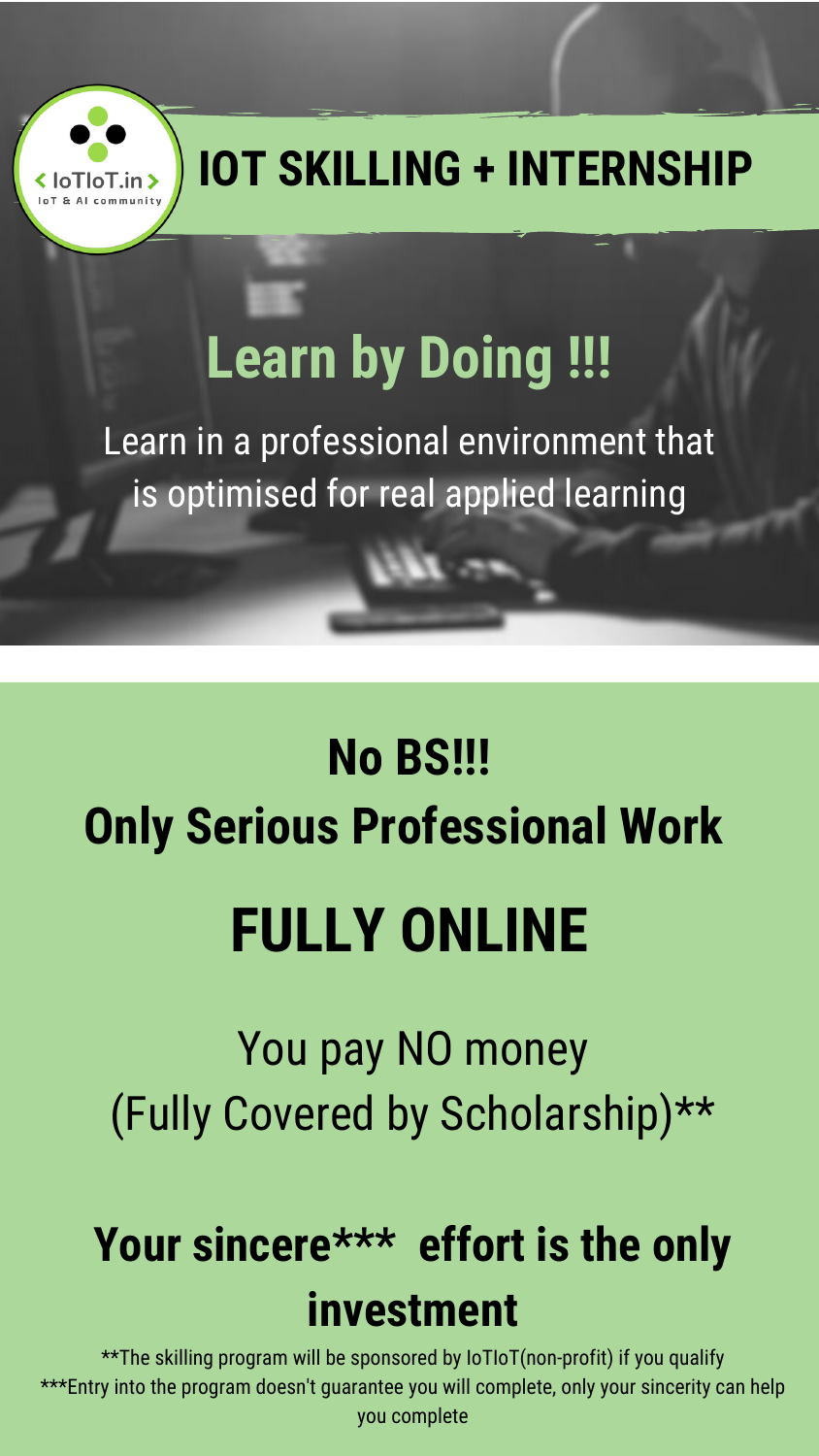# **WHAT HAPPENS DURING THE INTERNSHIP**

### **Build Industry ready IoT Products that can sell in the market**

# **HOW DOES THS WORK?**





\*\* **Create You** Own PRODI

**Smart PLC** Weed to have market validation

### Appear for a Coding Test to check Exposure



#### Complete Skilling Program



#### Get selected for Internship @ShunyaOS (IoT and AI core tech company)



IIoT LOGGER



3 Phase smart meter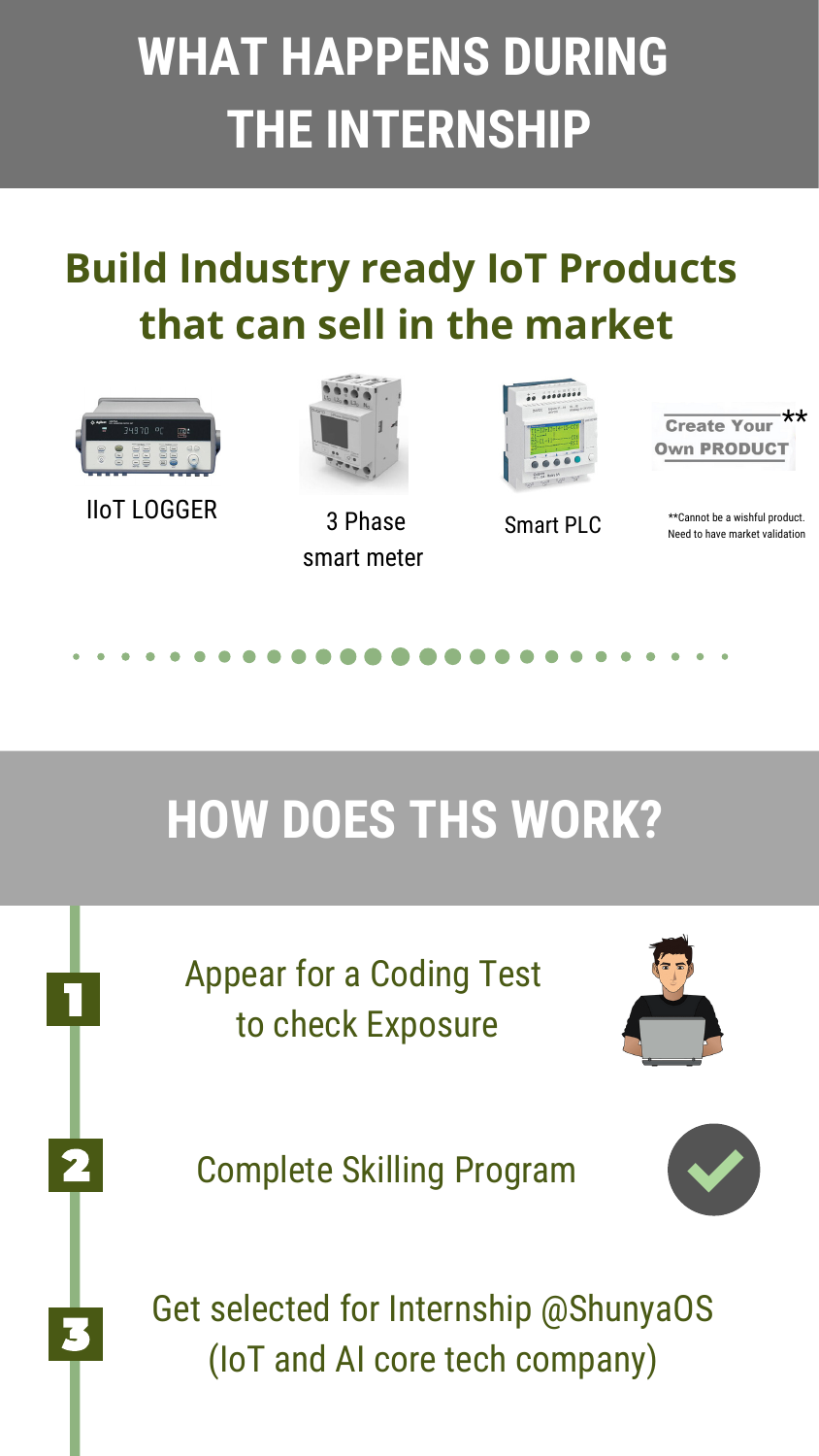# **DETAILS ABOUT SKILLING MODULES**

We believe in complete transparency and honesty and all work will be highly relevant to industry .

## **You can check all details about the Skilling Program on the link below :**





#### **GET A TAMPER PROOF BLOCKCHAIN BASED CERTIFICATE AFTER COMPLETION**

[iotiot.in/iotskilling](http://iotiot.in/iotskilling/)

**Skilling Program Flow + Curriculum**

### **Typical Batchmates from :**

IIT 35%